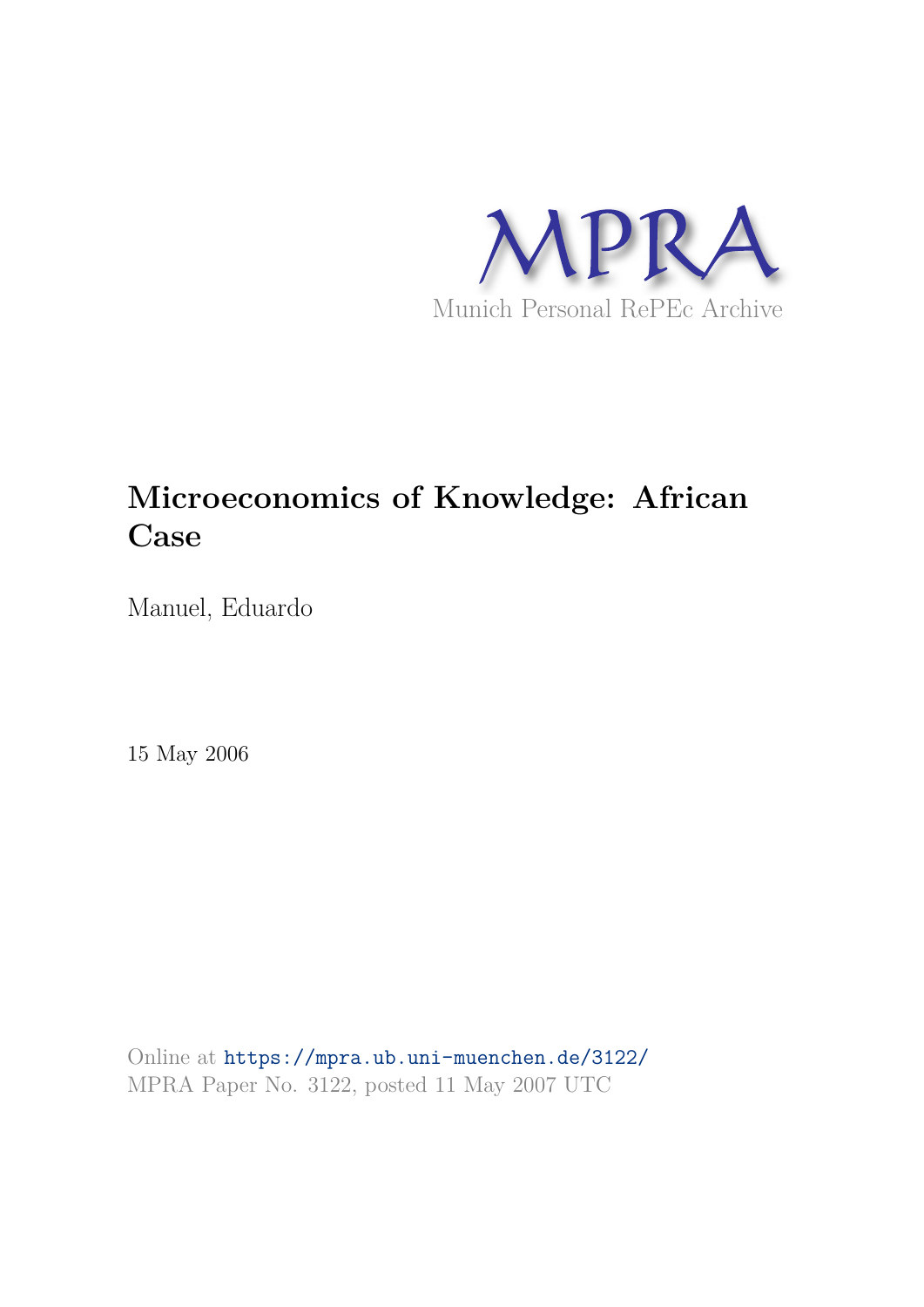# **MICROECONOMICS OF KNOWLEDGE AFRICAN CASE**

**REVISION OF THE WORKING PAPER FROM 2006**

**EDUARDO G. MANUEL**

**LISBON**

**2007**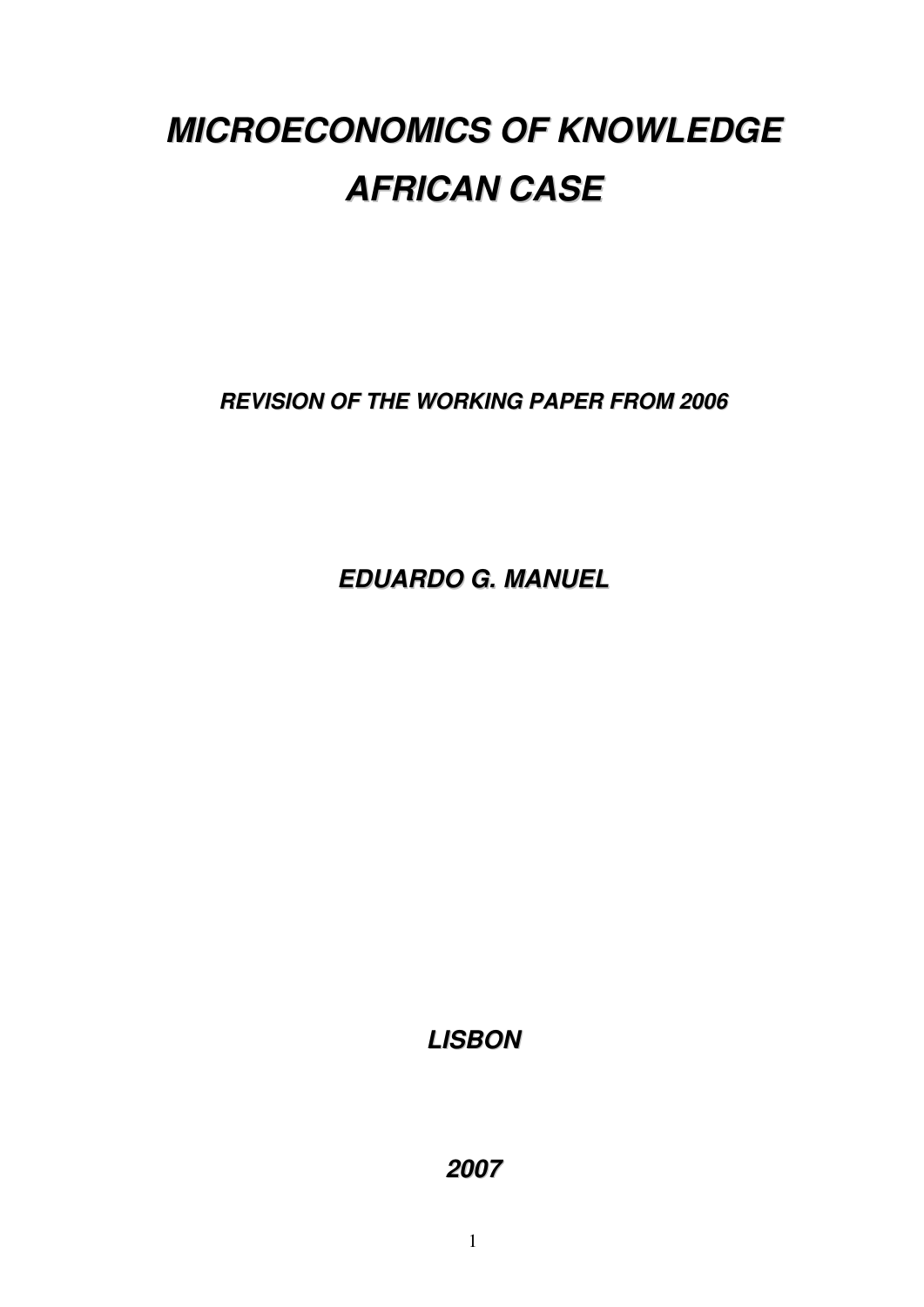# **MICROECONOMICS OF KNOWLEDGE AFRICAN CASE**

# **REVISION OF THE WORKING PAPER FROM 2006**

# **EDUARDO G. MANUEL**

*B.A in economics and Master's Degree (MSc) in Management of Enterprises with specialization in Planning and Entrepreneurial Strategy at University Autonoma of Lisbon (UAL), Portugal Member of Business Process Management Institute (BPMInstitute.org), USA Member of Portuguese Economists Association, Portugal Associated of Research Center of Entrepreneurship and Business Family – AUDAX, Portugal Member of Ibero-american Foundation of Knowledge, Spain E-mail address: edu.manuel@economista.com Home pages: http://ssrn.com/author=611122 and http://econ.papers.repec.org/RAS/pma683.htm*

*Economist, Investigator and Editor*

# **LISBON**

# **2007**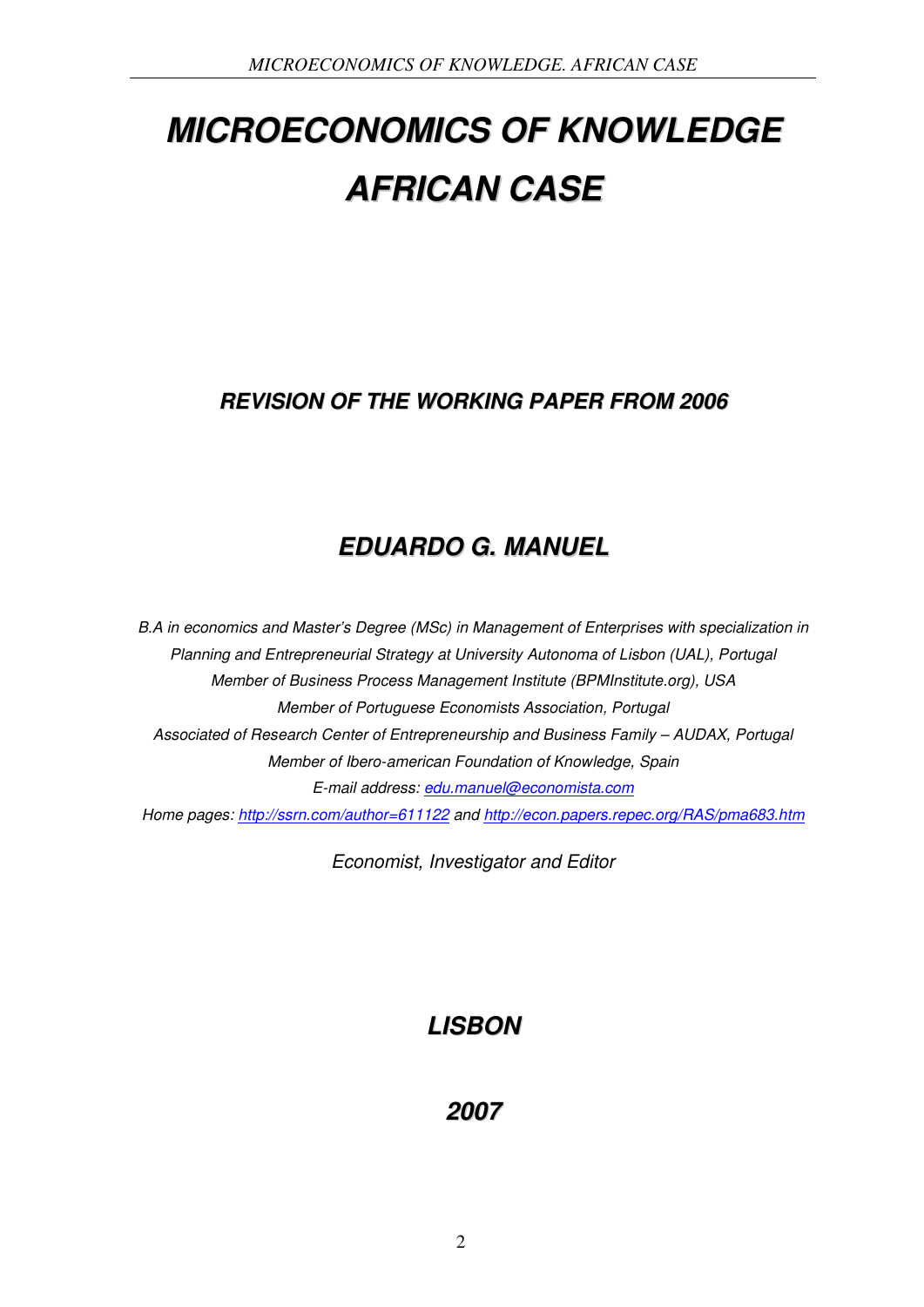## **MICROECONOMICS OF KNOWLEDGE. AFRICAN CASE<sup>1</sup>**

## **By Eduardo G. Manuel<sup>2</sup>**

#### **ABSTRACT**

This paper has as objective to approach the theme **"Microeconomics of Knowledge"** and having the African case as reference.

We concluded that, in general analysis, South Africa and Tunisia are the countries of the selected with better performance in microeconomics of knowledge, and Angola, Chad and Ethiopia are the poor countries in this area of knowledge.

High rates of adult alphabetization can stimulate the companies to employ skilled personal according to their necessities and this personal could and it will be ready to work with advanced technology and to do R&D for development of activities that these companies are engaged.

**Keywords:** Economic of Knowledge, Macroeconomics, Microeconomics, and Microeconomics of Knowledge

JEL Codes: D29, D89, L29, M 19, O12, O32

Working Papers Series

-

<sup>&</sup>lt;sup>1</sup> Everything that it has been referred in this paper is the responsibility of the author.

<sup>&</sup>lt;sup>2</sup> Eduardo Manuel Holds a B.A in Economics and a Master's Degree (MSc) in Management of Enterprises at University Autonoma of Lisbon (UAL), Portugal. He is an Economist, Investigator and Editor. E-mail address: edu.manuel@economista.com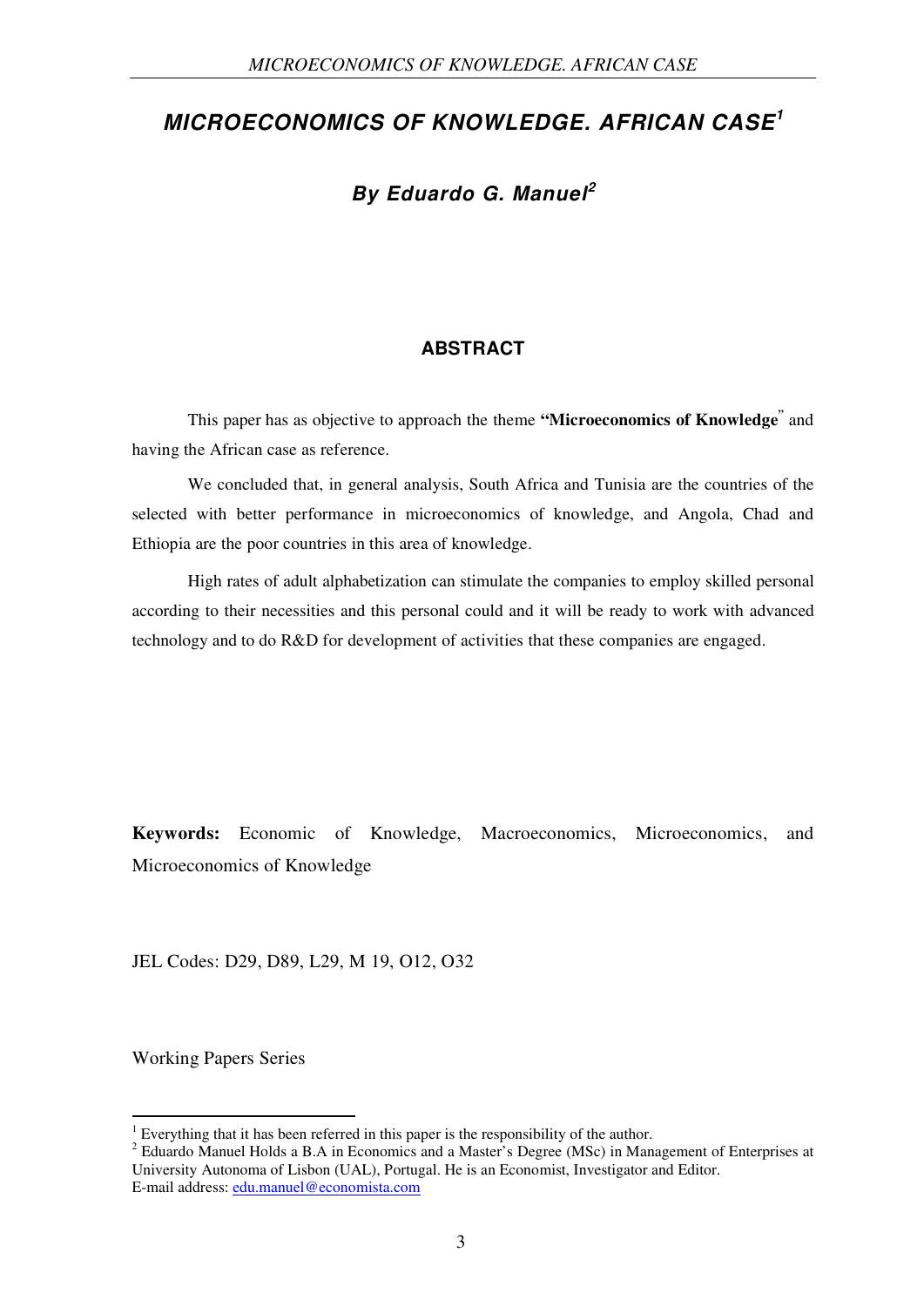#### **INTRODUCTION**

We know that with advance of the process of globalization that we are living in a world and an economy based or founded on knowledge.

The cycle of economics founded on knowledge are compost by three components: the investment in knowledge; the production and the diffusion of information technology and communication (ITC) and the institutional mechanisms that favour the access to knowledge (Foray, 2004).

**Economics of knowledge** is a science that studies the interaction between firms, companies, people, etc, at the level of acquisition, absorption, change, dissemination of knowledge on time and space.

As we know, *Economics* are divided in *Microeconomics* and *Macroeconomics,* so this paper has as objective to approach theme **"Microeconomics of Knowledge"** having the African case as reference.

It begins to give a definition of microeconomics of knowledge doing first the distinction between microeconomics and macroeconomics. And to follow, it shows the state of microeconomics of knowledge in African countries that has been selected for this work.

#### **METHODOLOGY**

The methodology adopted is based on method scientific of Thomas Khun that permits us through statistical data to see the state of a paradigm that in this case are intellectual property, technology (Manuel, 2006), knowledge, etc.

The methodology is based in Statistical data from World Economic Forum (2004 and 2005) as well as Statistical data from United Nations through their Human Development Reports (2004, 2005 and 2006).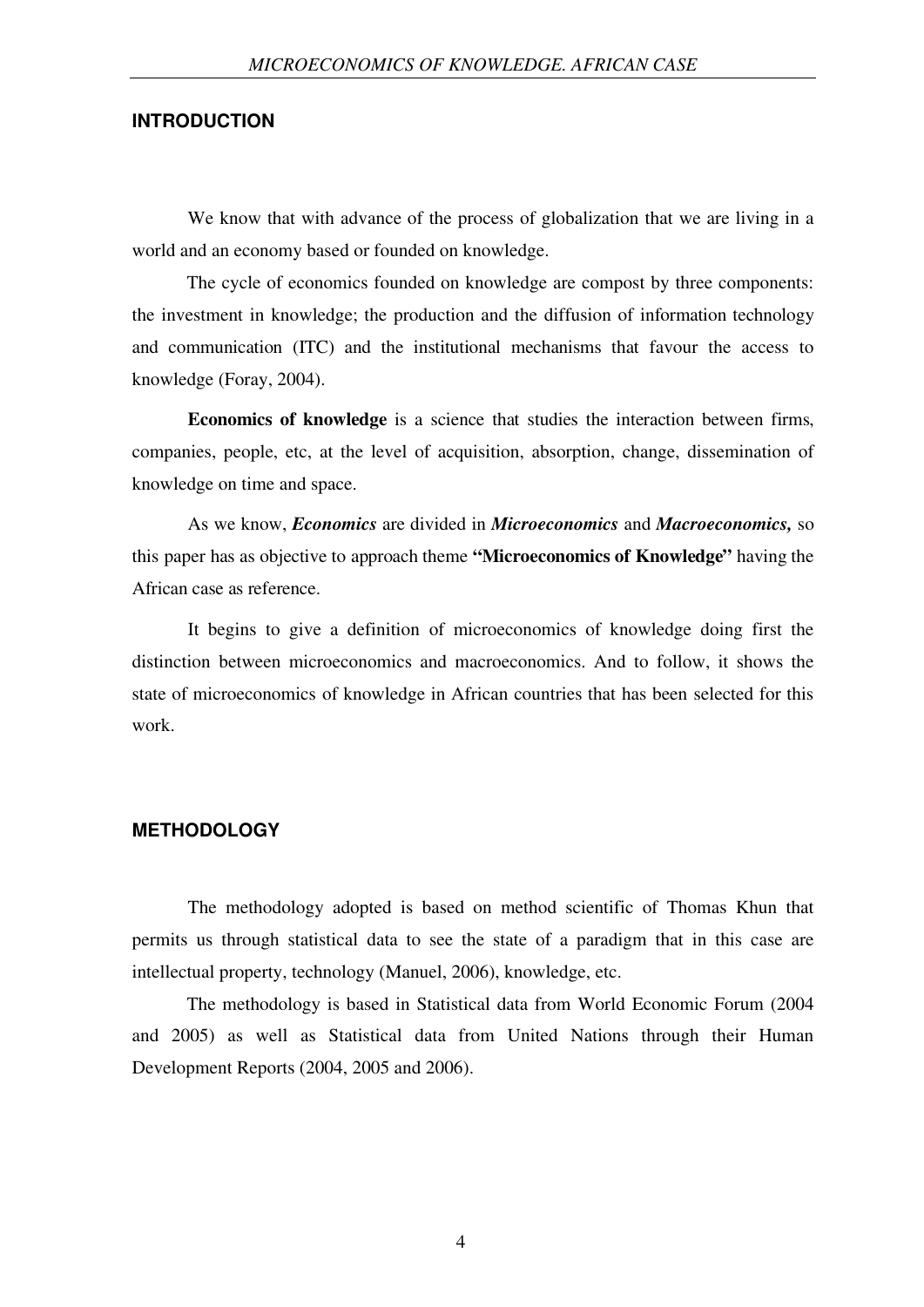## **I. MICROECONOMICS OF KNOWLEDGE**

#### **1.1. Definition of Macro and Microeconomics of Knowledge**

As we had seemed in the introduction, economics of knowledge is a science that studies the interaction between firms or companies, people, etc, at the level of acquisition, absorption, change, dissemination of knowledge on time and space.

Robbins stating that: "*Economics* is the science which studies human behavior as a relationship between ends and scarce means which have alternative uses" (Granstrand, 1994).

We had seemed that the Economics are divided in two parts: *Microeconomics* and *Macroeconomics***.**

*Microeconomics* studies the behavior of economics agents such as consumers, firms, workers, markets, industries on the local determined and time, or according to Samuelson and Nordhaus (1992), microeconomics analyses the behavior of individual components like industries, firms and household.

Microeconomics studies of the economics decisions the people and enterprises, as well as good markets, services, and productive factors where those decisions of confront. Studies too of the processes of affectation the resources to possible alternatives and the paper of the prices and markets in this process (Mateus and Mateus, 2001).

Already *Macroeconomics* studies the functioning of the economy as whole, or according to Stiglitz (1997), macroeconomics looks at the behavior of such aggregate measures as overall rates of unemployment, inflation, economic growth and the balance of trade.

By fact of Economics are divided in Micro and Macroeconomics, we can divide too Economics of Knowledge in two parts: *Microeconomics of Knowledge* and *Macroeconomics of Knowledge.*

In the table below (table 1), we can see some examples of factors commonly related and studied in Economics of Knowledge also considered by Granstrand  $(1994)^3$ , at the level

-

<sup>3</sup> Granstrand (1994) had used these factors for evaluation of countries, markets, industries, firms, etc in **Economics of Technology.** This author define **Economics of Technology** as the field of inquiry that focuses on he causal nature of the interactions between changes in various technologies and natural sciences on one hand and economic changes of various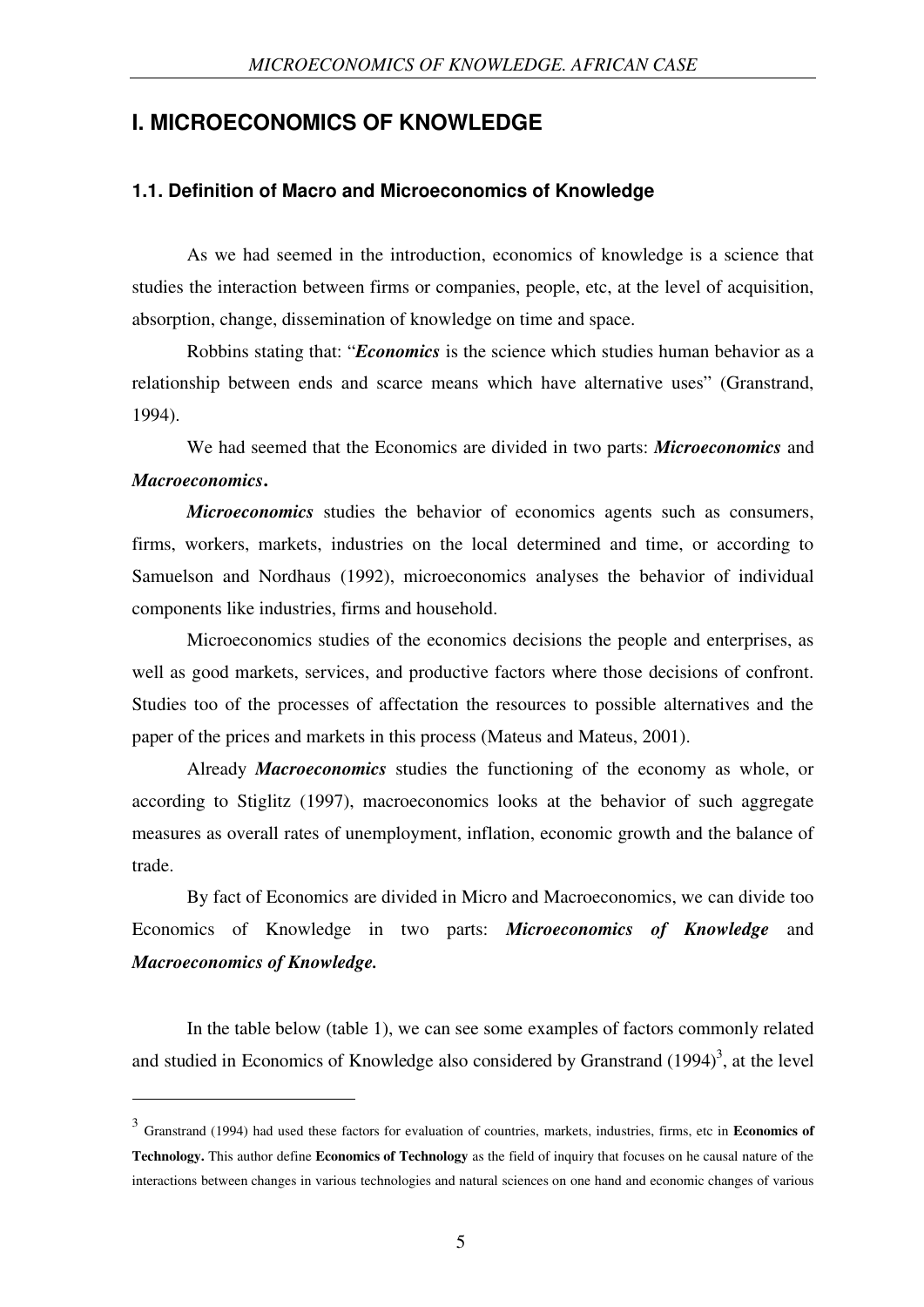macro and micro. So we can see that at the **level macro,** we have as technology factors, variables, activities, etc, Rate of adult alphabetization, Science and Technology institutions, Patent System (where we can speak about protection of intellectual property), among others.

#### TABLE 1

#### **Examples of factors commonly related and studied in Economics of Knowledge**

|                                                                                             | <b>Economic</b>                                                                                                                                                                          |                                                                                                                                                                             |  |
|---------------------------------------------------------------------------------------------|------------------------------------------------------------------------------------------------------------------------------------------------------------------------------------------|-----------------------------------------------------------------------------------------------------------------------------------------------------------------------------|--|
| Level of observations/analysis                                                              | factors/variables/activities/                                                                                                                                                            | <b>Technology factors/variables/</b>                                                                                                                                        |  |
|                                                                                             | processes/phenomena                                                                                                                                                                      | activities/phenomena                                                                                                                                                        |  |
| Macro (national,<br>A.                                                                      |                                                                                                                                                                                          |                                                                                                                                                                             |  |
| international)                                                                              | Welfare; Growth;<br>Employment;<br>Investment; Income distribution;<br>Business cycles; Trade; Inflation;<br>Productivity;<br>Interest<br>rate:<br>Competitiveness;<br>Development; etc. | Rate of Adult Alphabetization; S&T<br>institutions; Patent System; National<br>Systems of Innovation; Technology<br>System; Innovation clusters;<br>Innovativeness; etc.    |  |
| <b>Micro</b><br>(markets,<br>В.<br>industries,<br>firms,<br>products,<br>technologies, etc) | Market structure; Concentration,<br>of<br>Growth:<br>Size<br>firm;<br>Profitability,<br>of<br>rate<br>return;<br>Productivity;<br>Competitiveness;<br>Investments; Organization; etc.    | Creativity; Discovery; Invention;<br>R&D Innovation; Innovativeness;<br>Imitation;<br>Adoption;<br>Diffusion;<br>Patenting; Licensing; Technology;<br>diversification; etc. |  |

*Source:* Edited by Granstrand, 1994 and Author

-

At the **level micro** we have much technology factors, variables, activities, etc, that can be considered for evaluation the state of markets, industries, firms, products,

kinds on the other. Economics of Technology encompasses the economic analysis of technological change as well as the analysis of economic change, focusing on technology.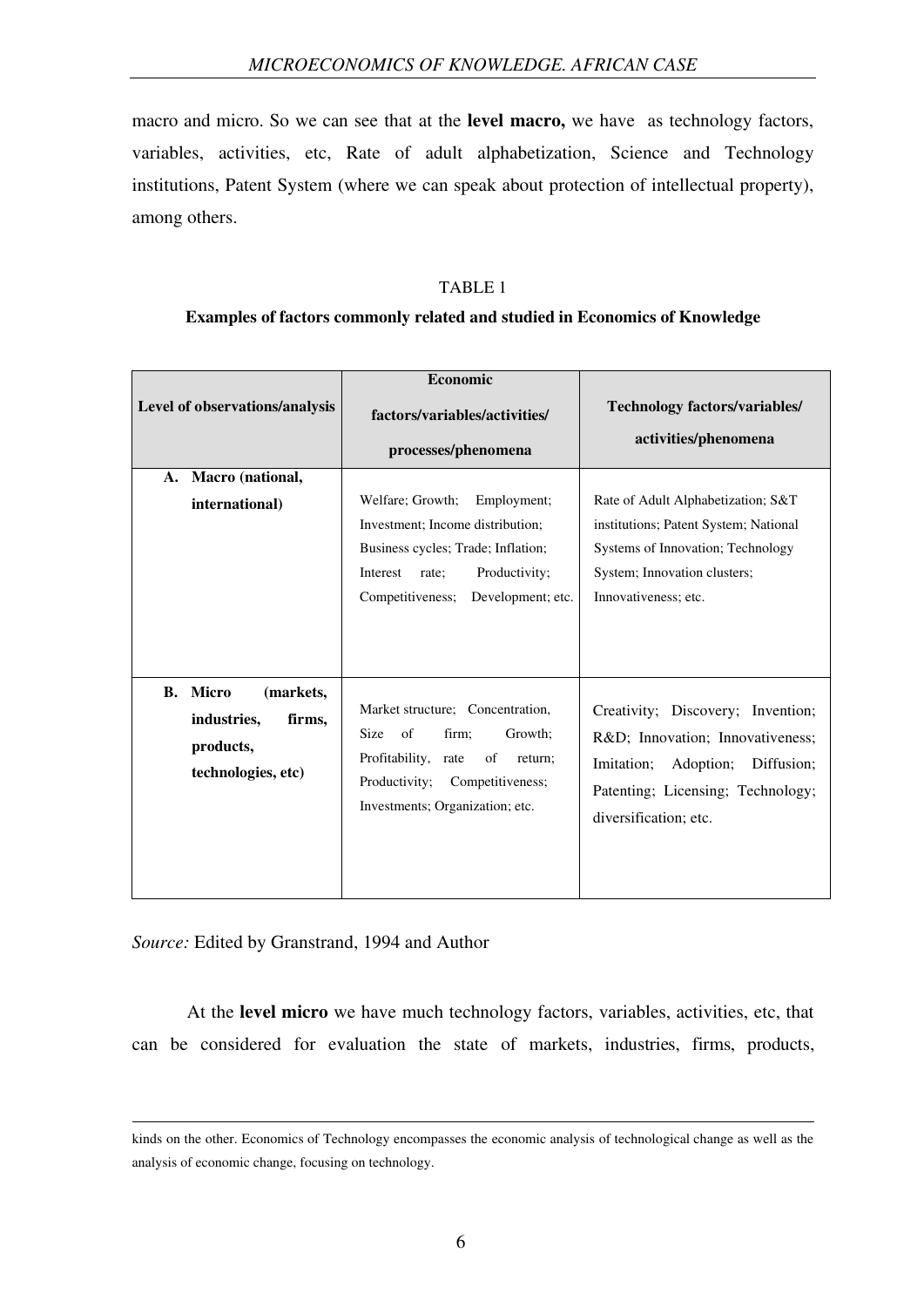technologies in economics of knowledge, and this level of economics of knowledge we can call of microeconomics of knowledge.

After we saw in the table 1, we can define macro and microeconomics of knowledge.

*Macroeconomics of Knowledge* will study the behaviour of economic agents as whole, having in consideration, regions<sup>4</sup>, countries and continents. Macroeconomics will look, for example for evolution of rate of adults alphabetization (% 15 years and older) in Europe and Africa, as well as Science and Technology institutions in both continents, Innovation clusters, etc.

*Microeconomics of Knowledge* will be the science that analyse the different behaviors of the firms and working of markets in the activities of absorption, use, creation, diffusion, search, definition, expansion, and maintenance of their knowledge.

Microeconomics of Knowledge will look at the Expenses in Research and Development (R&D) by firms, as well as the Firm-level technology absorption, etc.

#### **1.2. State of Microeconomics of Knowledge in African Countries**

<u>.</u>

<sup>4</sup> Here we can speech about NAFTA, European Union (EU-27), OECD, African Union (UA), Southern Common Market, ASEAN etc.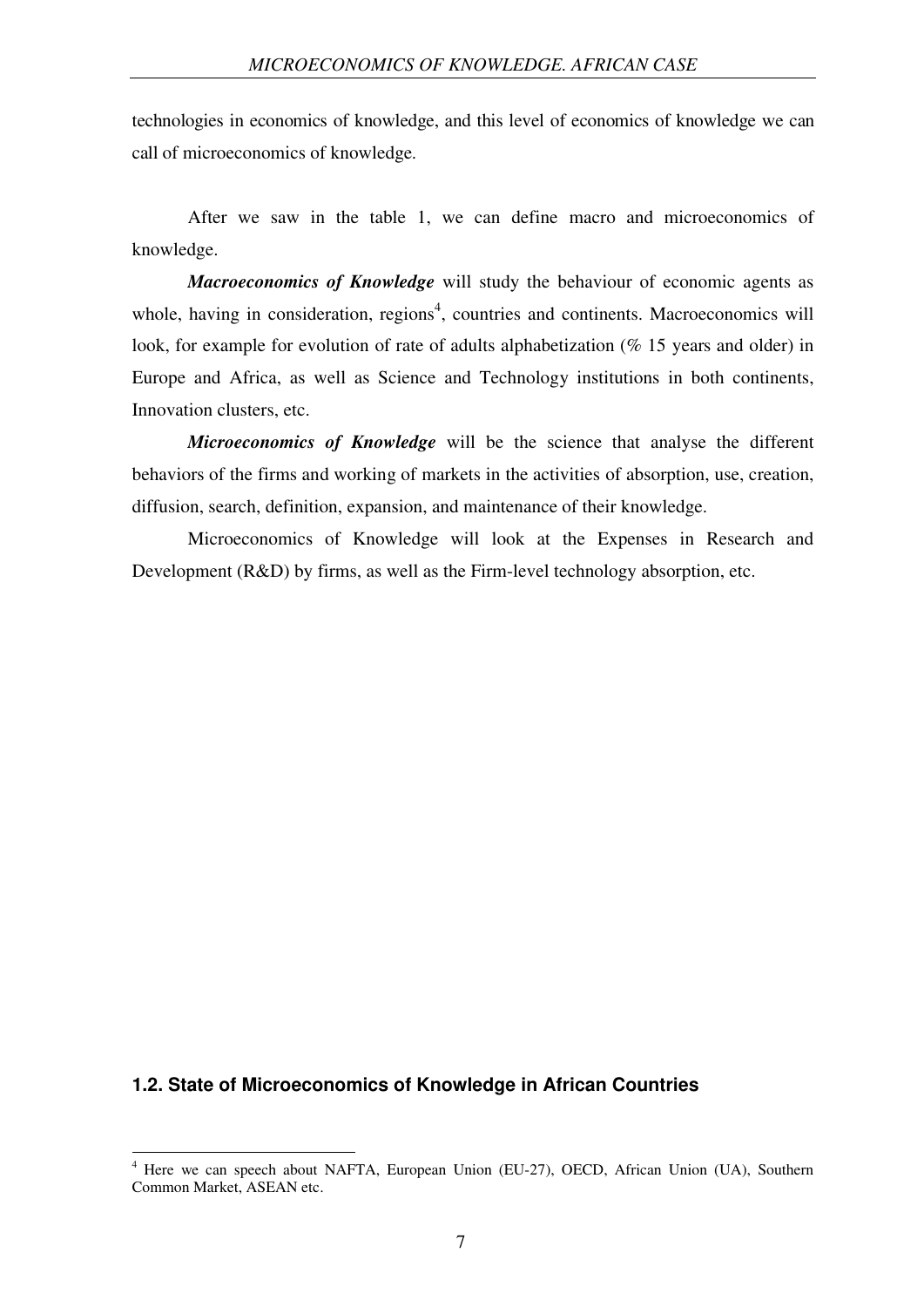In this point we will see the state of microeconomics of knowledge in African countries.

For evaluation the state of microeconomics of knowledge in Africa has been selected 23 countries, and used the following indicators:

- **1) Business Investment in R&D Index;**
- **2) Firm-level Technology absorption Index;**
- **3) Subsidies for firms-level research and development Index;**
- **4) Company Spending on Research and Development Index.**

#### **1) Business Investment in R&D Index**

According to information available from World Economic Forum (2005), South Africa is the African country where existed most business investment in R&D in 2004, and it is in 24<sup>th</sup> on world ranking, to follow Kenya (32nd) and Tunisia (37<sup>th</sup>). (See annex – table 1).

Ethiopia (104<sup>th</sup>), Chad (103<sup>rd</sup>) and Angola (102<sup>nd</sup>) are the African countries where had existed less business investment in R&D in 2004 and are poor countries of the World in this subject.

#### **2) Firm-level Technology Absorption Index**

Tunisia is the African country of the selected where firms absorbed most technology in 2004, and it was in  $24<sup>th</sup>$  on world ranking, to follow we have South Africa ( $28<sup>th</sup>$ ) and Egypt  $(37<sup>th</sup>)$ .

Angola (103<sup>rd</sup>), Chad (99<sup>th</sup>) and Ethiopia (96<sup>th</sup>) are the poor countries of the selected in absorption of technology by firms in 2004, and according to World Economic Forum (2005), theses countries was poor at world level (See annex – table 1).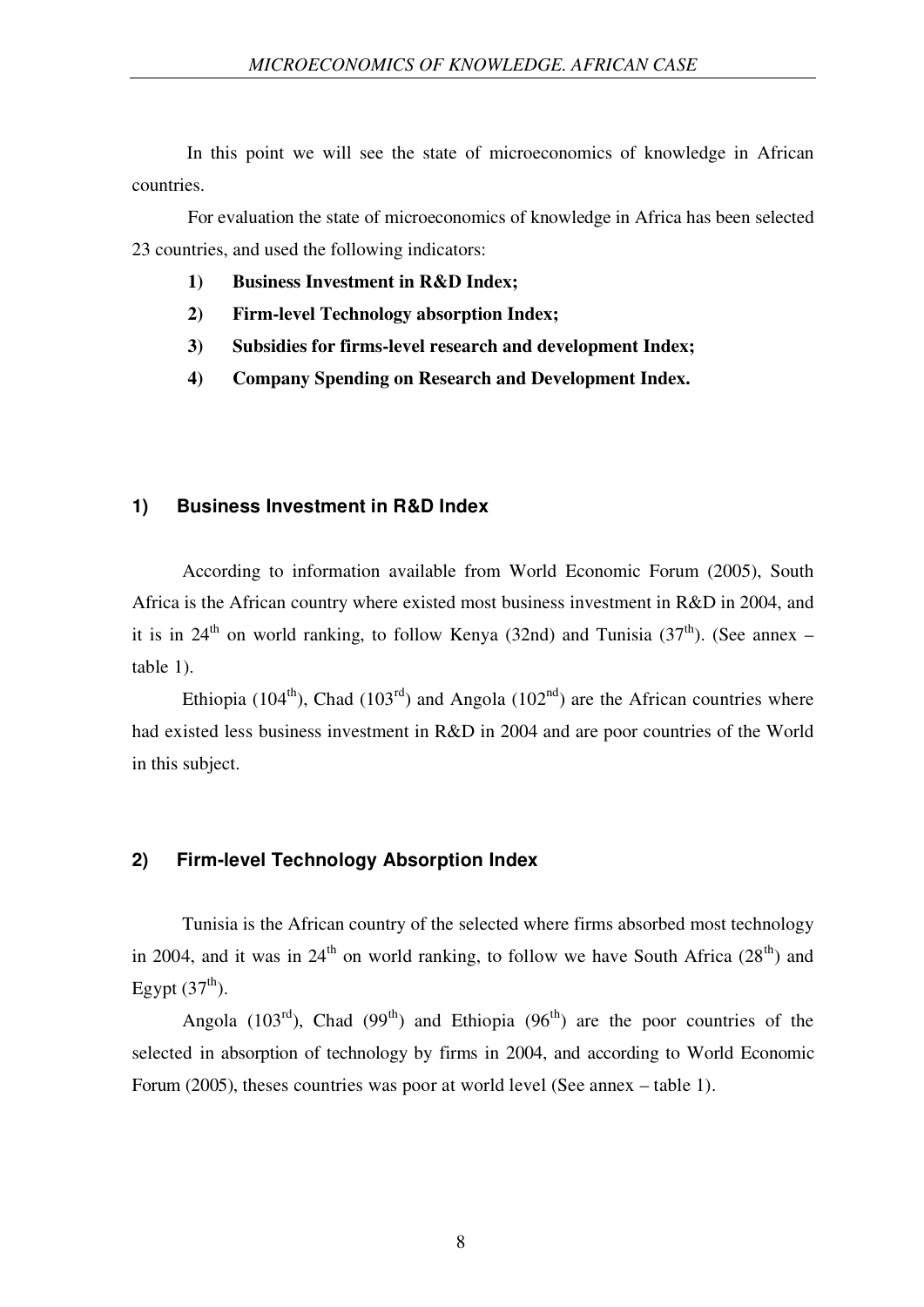#### **3) Subsidies for Firms-level research and development Index**

According to information from World Economic Forum (2005), we can see that Tunisia is the African country where the government conceded most subsidies for firms for research and development than others countries, and it is on  $13<sup>th</sup>$  on world ranking, to follow we have Botswana  $(34<sup>th</sup>)$  and Egypt  $(35<sup>th</sup>)$ .

Angola (94<sup>th</sup>), Chad (89<sup>th</sup>) and Ethiopia (87<sup>th</sup>) are the countries where government conceded fewer subsidies for firms for research and development. Theses countries are on poor position on world ranking elaborated by World Economic Forum (2005). (Se

annex - table 2).

The graphic 4.1 shows us a relationship between one of variables that we saw above for divers countries with their innovation index. And we can see that countries with high subsidies for firms for research and development index have high innovation index (such as Tunisia, Egypt and South Africa), in contrast with countries that have low value index of subsidies for firms for research and development (such as Angola, Ethiopia, etc).

**GRAPHIC 4.1 –** Subsidies for firms-level research and development Index in Africa countries vs Innovation Index for African countries

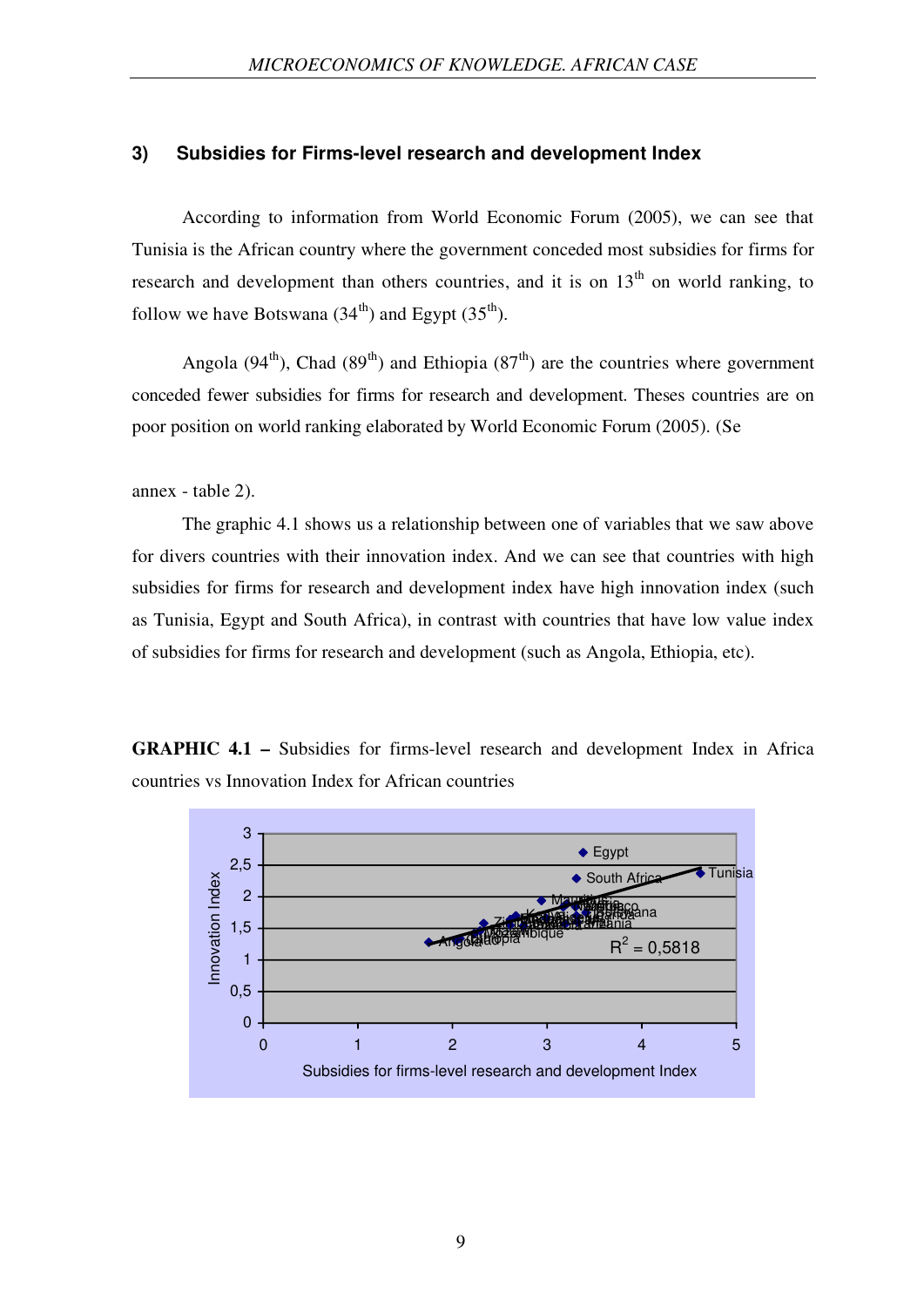It is important to refer that in some African countries like Mozambique, Angola, Malawi, among others, there are low rates of adult alphabetization ( $\%$  15 years and older) as well as low protection of intellectual property (see annex – tables 3, 4 and 5).

#### **4) Company spending on research and development Index**

According to table 2 (see annex), we can see that South Africa is the African country where company is spending more on research and development, and it is in  $24<sup>th</sup>$  on world ranking, to follow we have Kenya  $(32<sup>nd</sup>)$  and Tunisia  $(37<sup>th</sup>)$ .

As it happened at the level of firm-level technology absorption, Angola  $(102<sup>nd</sup>)$ , Chad  $(103<sup>rd</sup>)$  and Ethiopia  $(104<sup>th</sup>)$  are poor countries of the selected where company is spending less on research and development.

The graphic 4.2 shows us that countries where company is spending more on research and development are those that are high innovation index, and we have, for example, Tunisia, Egypt and South Africa case, and countries where company is spending less on research and development have low innovation index, and we have, for example, as happened at the level of firm-level technology absorption, Angola and Ethiopia case, among others.

**GRAPHIC 4.2 –** Company spending on research and development Index in the African countries vs Innovation Index for African countries

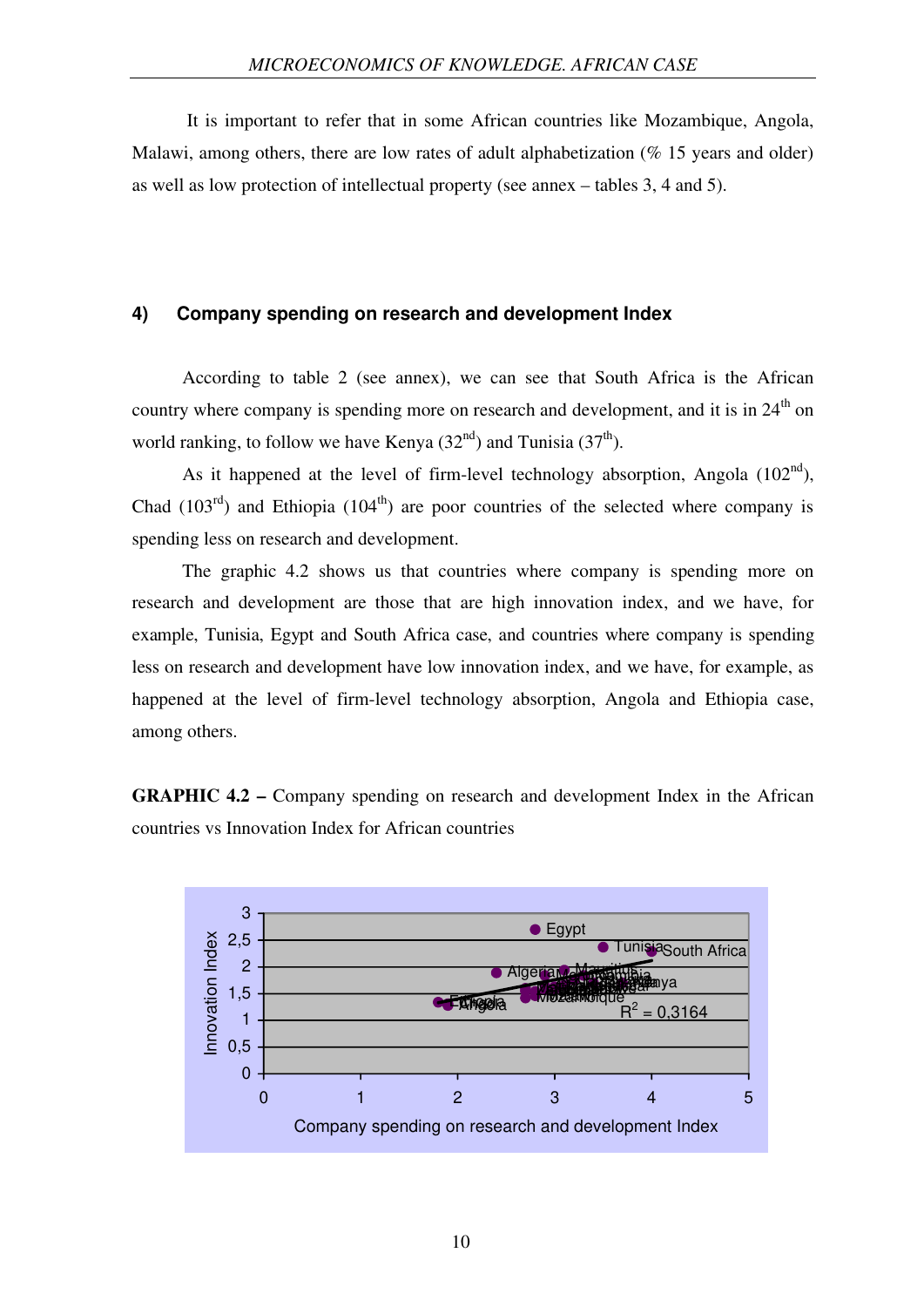### **CONCLUSION**

We saw in this paper the definition of microeconomics of knowledge and their state in African countries that had been selected for this work.

We concluded that, in general analysis, South Africa and Tunisia are the countries of the selected with better performance in microeconomics of knowledge, and Angola, Chad and Ethiopia are the poor countries in this area of knowledge.

Angola, Chad and Ethiopia as well as others countries with poor performance, such as Mozambique and Algeria, for example, should promote absorption of technology by firms and reinforce subsidies for firms for R& D, because as we had seemed in this work, it exist a positive relationship between innovation index and those variables. So, these countries can promote their innovation and consequently their competitiveness.

Companies should spending more on R& D for same reasons above referred. The governments should, also promote adult alphabetization and protection of intellectual property by fact in these countries have low rates of adult alphabetization (% 15 years and over) and low protection of intellectual property.

High rates of adult alphabetization can stimulate companies and firms to employ skilled personal according to their necessities and this personal can and it is ready to work with advanced technology and to do R&D for development of their activities.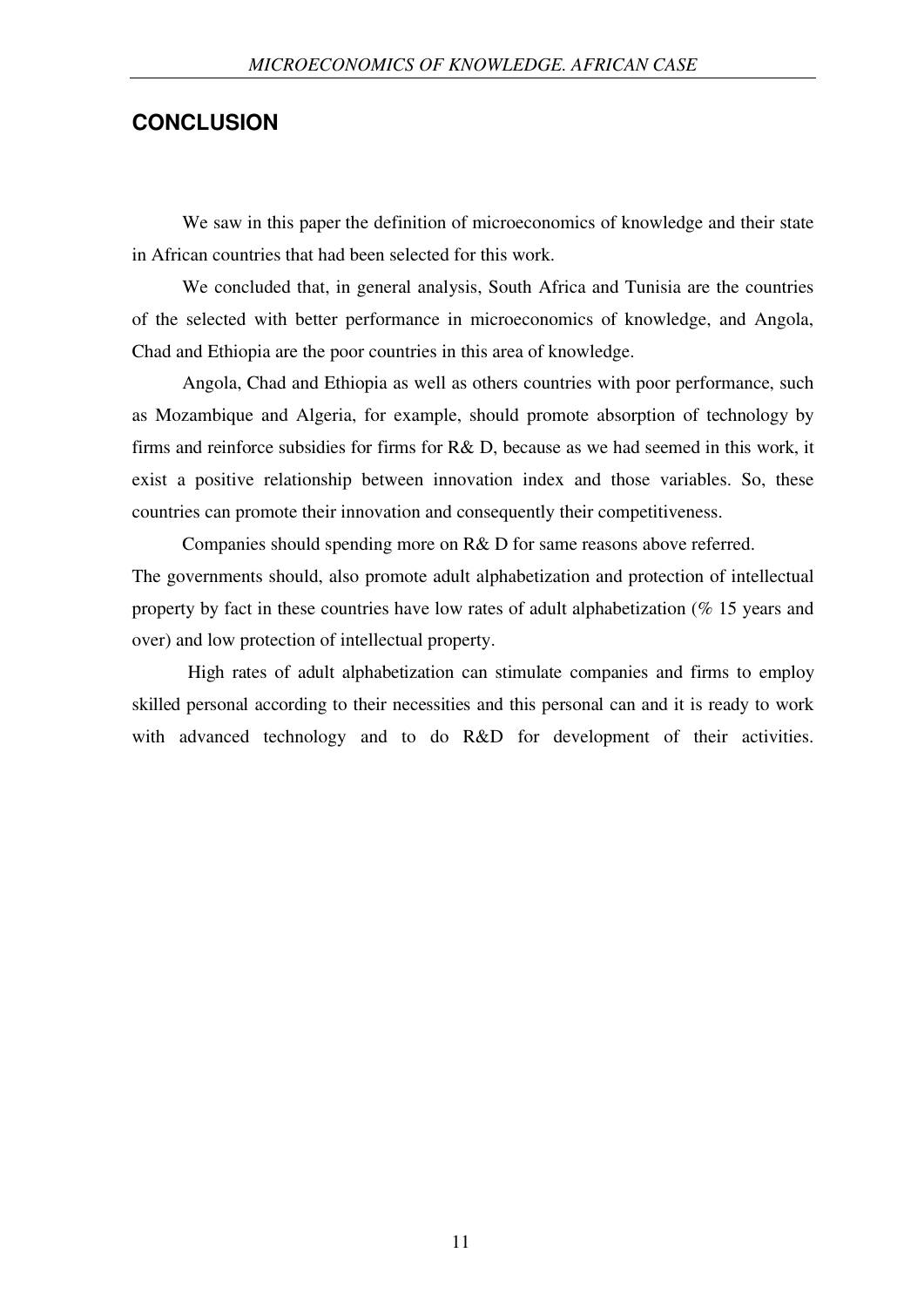### **REFERENCES**

Foray, Dominique (2004), " L' économie fondée sur le savoir", *Croissance et Innovation,* Cahiers français, n.º 323, Novembre – décembre, La documentation Française, Paris

Granstrand, O. (1994), *Economics of Technology,* North-Holland and Elsevier Science B.V, Netherlands

United Nations (1993), *Human Development Report 1993,* United Nations Development Programme (UNDP), Oxford University Press, New York and Oxford

Manuel, Eduardo G. (2006), *Governance of Intellectual Property and Technology in G-8 Countries,* available at http://ssrn.com/abstract=899126

Mateus, Abel and Mateus, Margarida (2001), *Microeconomia – Teoria e Aplicações,* 1.ª Edição, Editorial Verbo, Volume I, Lisboa

Nações Unidas (2004), *Relatório de Desenvolvimento Humano 2004,*  Programa das Nações Unidas para o Desenvolvimento (PNUD), Nova Iorque

Nações Unidas (2005), *Relatório de Desenvolvimento Humano 2005,*  Programa das Nações Unidas para o Desenvolvimento (PNUD), Nova Iorque

Samuelson, Paul A. and Nordhaus, William D. (1992), *Macroeconomics*, Fourteenth Edition, McGraw-Hill, USA

Stiglitz, Joseph (1997), *Principles of Macro-Economics*, Second Edition, Norton & Company, USA

United Nations (2006), *Human Development Report 2006*, United Nations Development Programme (UNDP), New York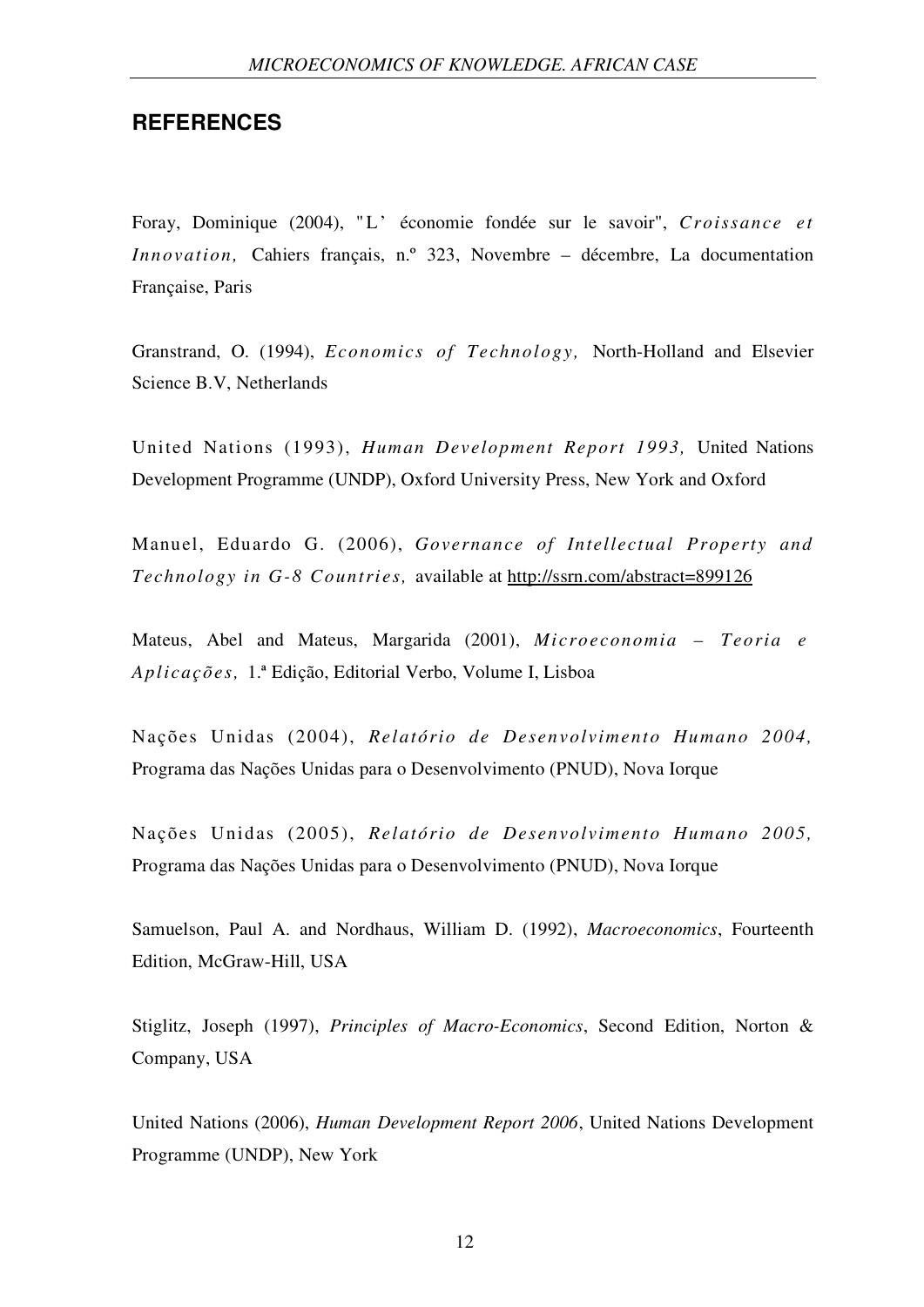World Economic Forum (2004), *The Global Competitiveness Report 2004- 2005,* Edited by Michael E. Porter, Klaus Schwab, Xavier Sala-i-Martin and Augusto Lopez-Claros, Palgrave Macmillan, New York

World Economic Forum (2005), *The Global Information Technology Report 2004-2005,* editors: Soumitra Dutta and Augusto Lopez-Claros, First published, Palgrave Macmillan, New York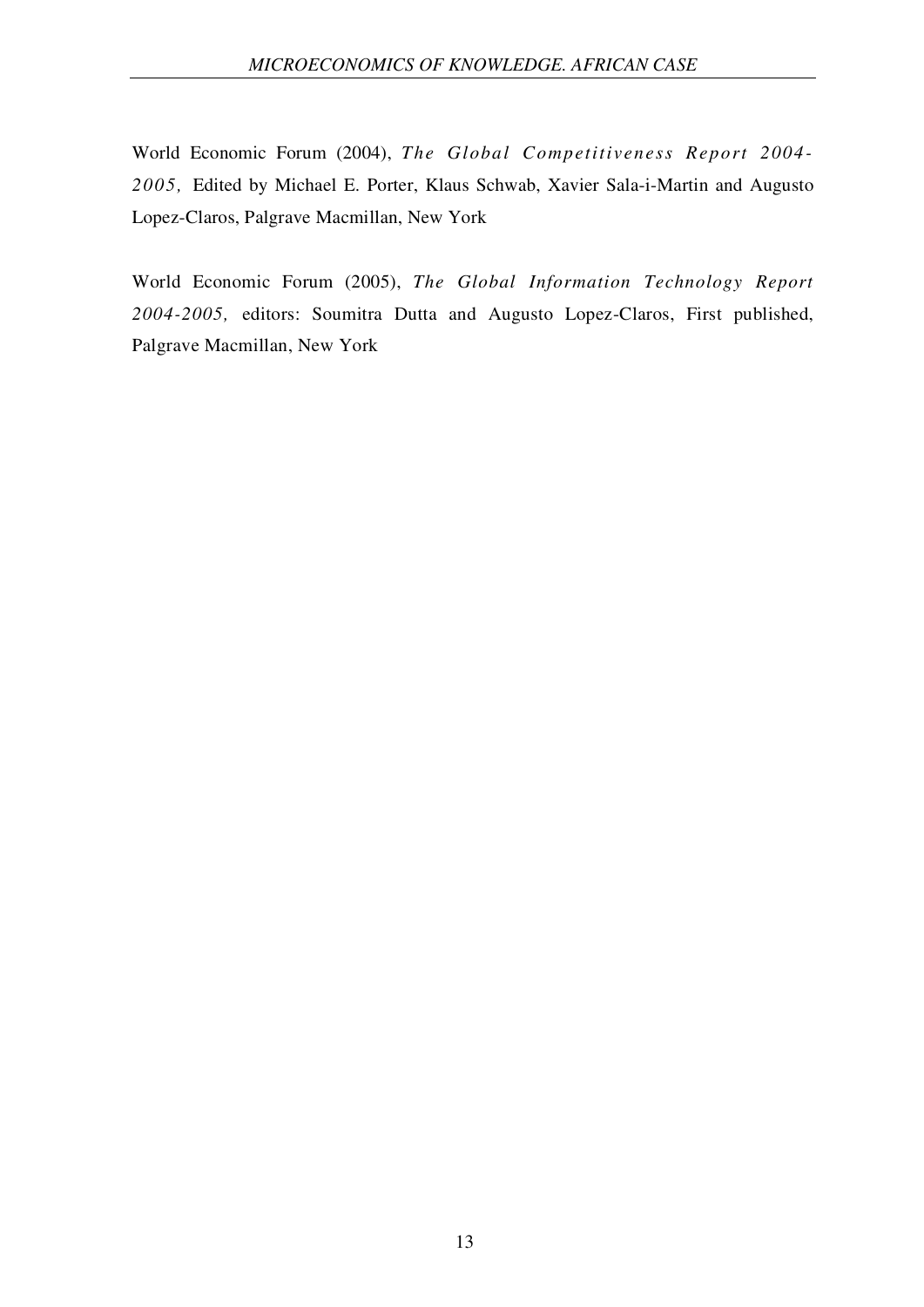**ANNEX**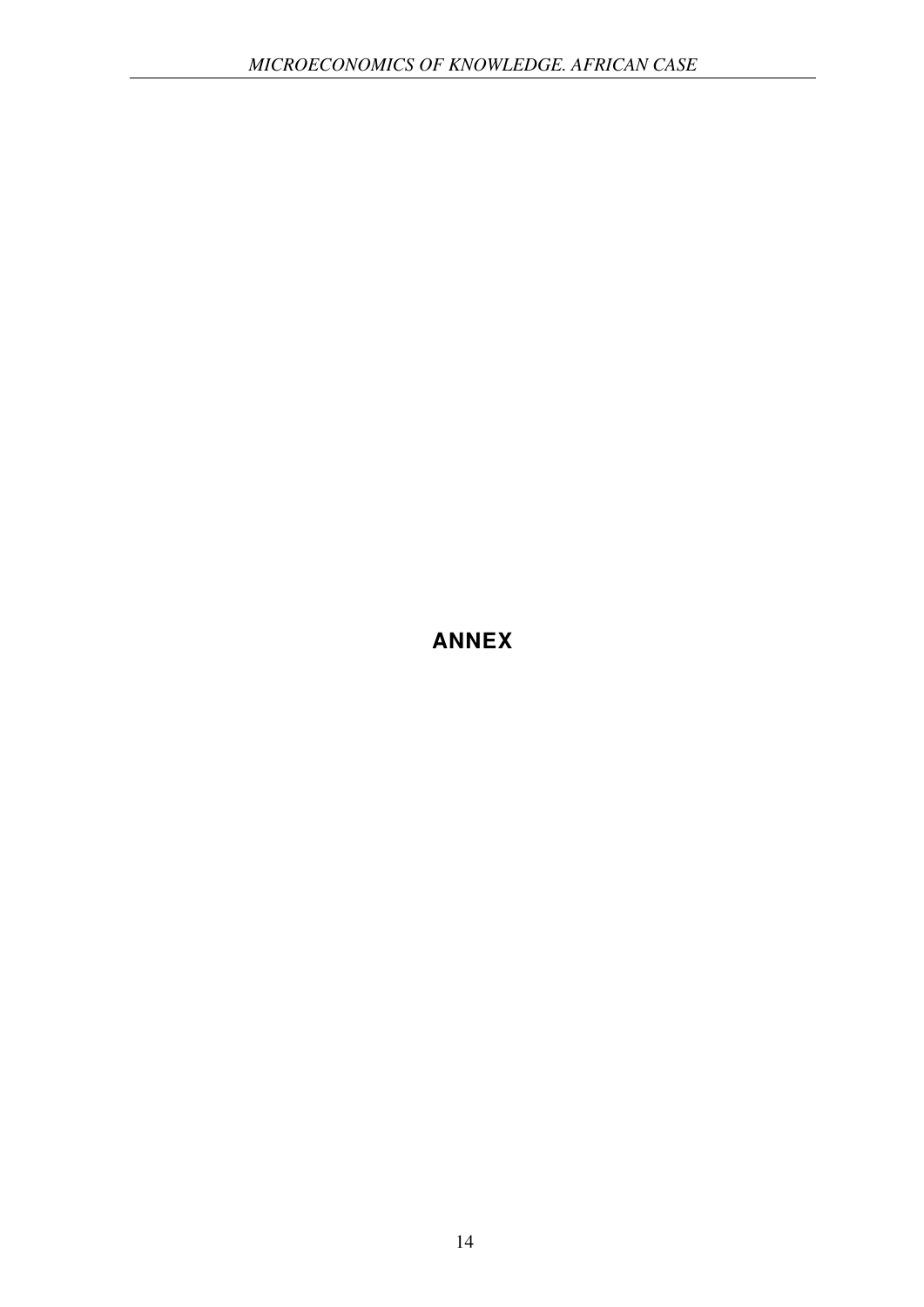#### **Business Investment in R&D and Firm-level Technology absorption**

|                                             |                  | <b>Firm-level Technology</b> |                  |                   |
|---------------------------------------------|------------------|------------------------------|------------------|-------------------|
| <b>Business Investment in R&amp;D, 2004</b> |                  | absorption, 2004             |                  |                   |
| (1)                                         |                  | (2)                          |                  |                   |
| <b>Country</b>                              | <b>Ranking</b>   | <b>Score</b>                 | <b>Ranking</b>   | <b>Score</b>      |
| Tunisia                                     | $\overline{37}$  | 3.46                         | $\overline{24}$  | $\overline{5.31}$ |
| South Africa                                | $\overline{24}$  | 4.03                         | $\overline{28}$  | $\overline{5.22}$ |
| Kenya                                       | $\overline{32}$  | 3.66                         | $\overline{71}$  | 4.21              |
| Uganda                                      | $\overline{38}$  | 3.42                         | $\overline{66}$  | 4.27              |
| Namibia                                     | 42               | 3.29                         | 45               | 4.77              |
| Botswana                                    | 44               | 3.21                         | 70               | 4.22              |
| Nigeria                                     | 47               | 3.15                         | 75               | 4.05              |
| Mauritius                                   | 50               | 3.12                         | 55               | 4.47              |
| Madagascar                                  | $\overline{55}$  | 3.03                         | $\overline{48}$  | 4.70              |
| Zimbabwe                                    | 62               | 2.97                         | 90               | 3.57              |
| Morocco                                     | 66               | 2.94                         | 74               | 4.11              |
| Ghana                                       | $\overline{67}$  | 2.92                         | 60               | 4.40              |
| Tanzania                                    | $\overline{69}$  | 2.90                         | $\overline{69}$  | 4.22              |
| Egypt                                       | 72               | 2.85                         | $\overline{37}$  | 5.05              |
| Gambia                                      | 73               | 2.85                         | 86               | 3.81              |
| Malawi                                      | 77               | 2.81                         | 88               | 3.64              |
| Zambia                                      | 80               | 2.73                         | 64               | 4.29              |
| Mozambique                                  | 81               | 2.72                         | $\overline{97}$  | 3.16              |
| Mali                                        | $\overline{82}$  | 2.68                         | $\overline{72}$  | 4.17              |
| Algeria                                     | 94               | 2.42                         | $\overline{57}$  | 4.47              |
| Angola                                      | $\overline{102}$ | 1.93                         | $\overline{103}$ | 2.78              |
| Chad                                        | $\overline{103}$ | 1.91                         | 99               | 3.13              |
| Ethiopia                                    | 104              | 1.85                         | $\overline{96}$  | 3.26              |

*Source:* World Economic Forum, 2005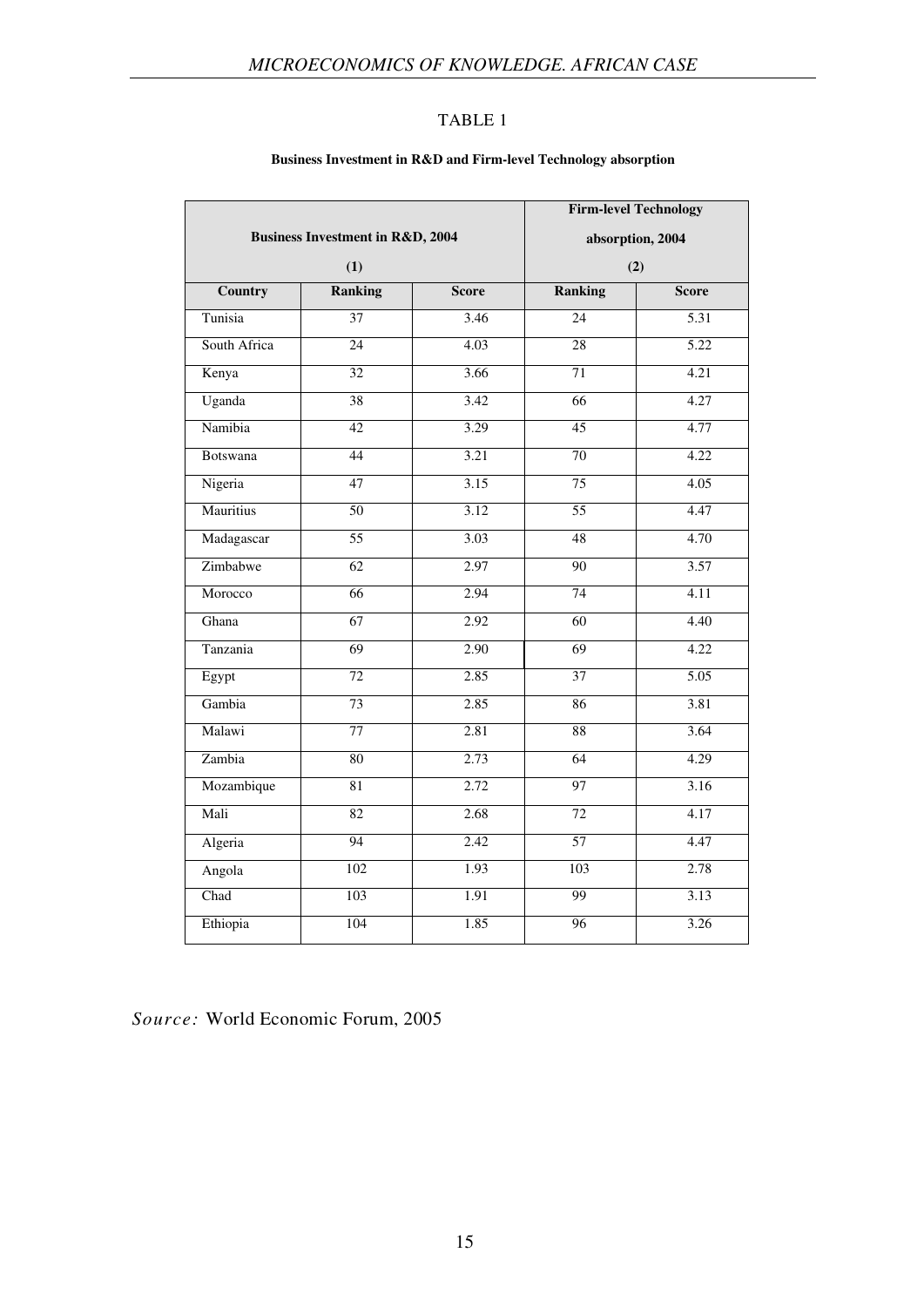#### **Subsidies for firms-level research and development and Company spending on research and development**

|                                        |                 |       | Company spending on |                  |  |
|----------------------------------------|-----------------|-------|---------------------|------------------|--|
| Subsidies for firms-level research and |                 |       | research and        |                  |  |
| development, 2004                      |                 |       |                     | development      |  |
|                                        | (1)             |       |                     | (2)              |  |
| Country                                | <b>Ranking</b>  | Score | <b>Ranking</b>      | <b>Score</b>     |  |
| Tunisia                                | 13              | 4.62  | $\overline{37}$     | $\overline{3.5}$ |  |
| Kenya                                  | $\overline{67}$ | 2.67  | $\overline{32}$     | $\overline{3.7}$ |  |
| Gambia                                 | 61              | 2.75  | 73                  | 2.8              |  |
| <b>Botswana</b>                        | 34              | 3.41  | $\overline{44}$     | 3.2              |  |
| Morocco                                | 42              | 3.30  | 66                  | 2.9              |  |
| Ghana                                  | 69              | 2.61  | 67                  | 2.9              |  |
| Mauritius                              | 54              | 2.94  | 50                  | 3.1              |  |
| Namibia                                | 47              | 3.17  | 42                  | 3.3              |  |
| Uganda                                 | $\overline{41}$ | 3.31  | 38                  | $\overline{3.4}$ |  |
| Zimbabwe                               | $\overline{7}9$ | 2.33  | 62                  | $\overline{3.0}$ |  |
| Nigeria                                | 52              | 2.99  | 47                  | 3.1              |  |
| Zambia                                 | 72              | 2.61  | $\overline{80}$     | 2.7              |  |
| South Africa                           | 39              | 3.31  | $\overline{24}$     | $\overline{4.0}$ |  |
| Malawi                                 | 81              | 2.29  | 77                  | 2.8              |  |
| Algeria                                | $\overline{45}$ | 3.21  | $\overline{94}$     | 2.4              |  |
| Egypt                                  | 35              | 3.38  | 72                  | $\overline{2.8}$ |  |
| Ethiopia                               | 87              | 2.08  | 104                 | 1.8              |  |
| Tanzania                               | $\overline{46}$ | 3.19  | $\overline{69}$     | 2.9              |  |
| Mozambique                             | 84              | 2.23  | 81                  | 2.7              |  |
| Mali                                   | 38              | 3.32  | 82                  | 2.7              |  |
| Madagascar                             | 69              | 2.61  | 55                  | 3.0              |  |
| Chad                                   | 89              | 2.04  | $\overline{103}$    | $\overline{1.9}$ |  |
| Angola                                 | 94              | 1.75  | $\overline{102}$    | $\overline{1.9}$ |  |

*Source:* World Economic Forum, 2004 and 2005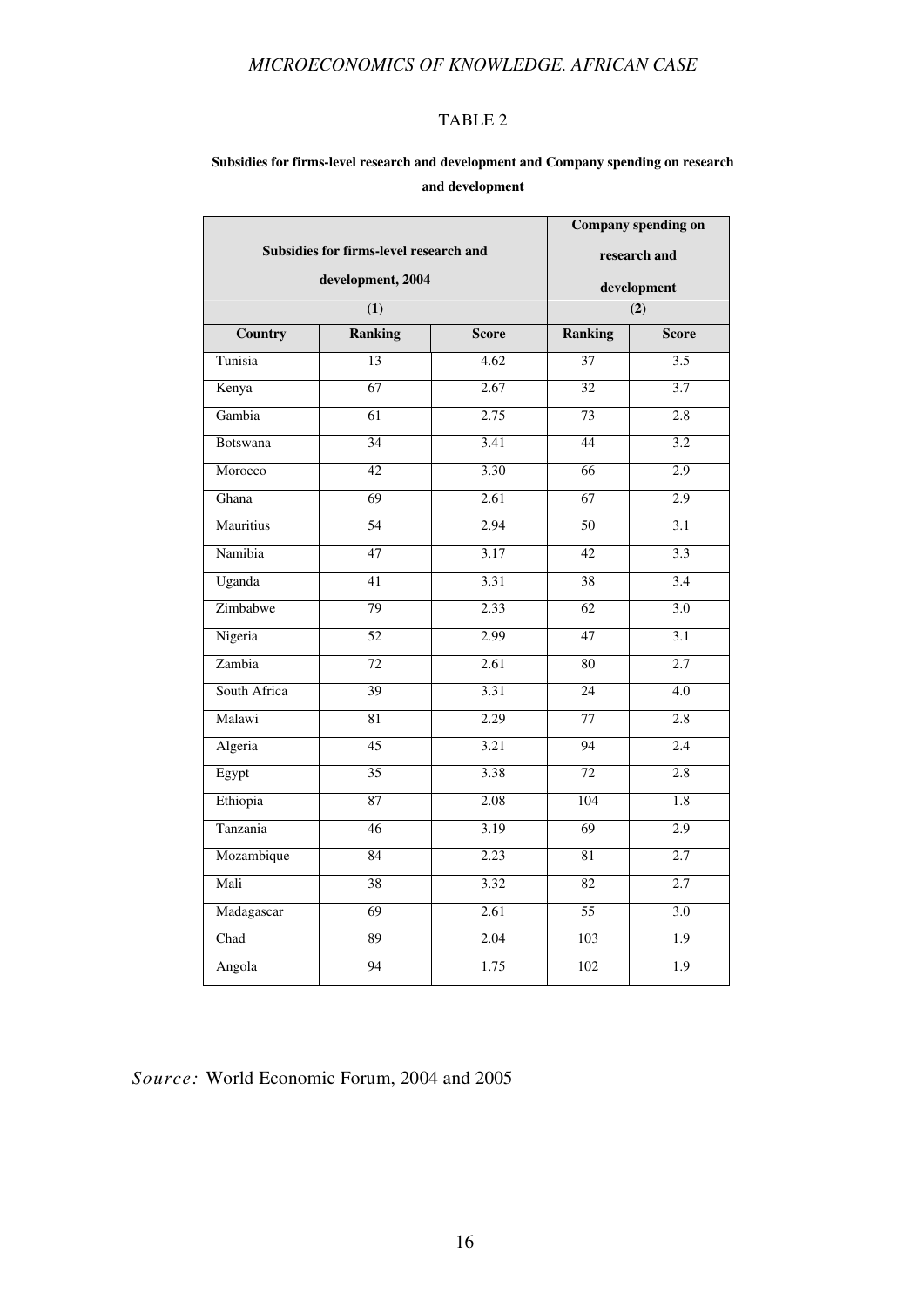#### **Rate of adult alphabetization**

**(15 year and older)**

| <b>Countries</b> | Rate of adult alphabetization<br>(15 years and older) |                   |                   |  |
|------------------|-------------------------------------------------------|-------------------|-------------------|--|
|                  | 1990                                                  | 2003              | 2004              |  |
| Tunisia          | 59,1                                                  | 74,3              | 74,3              |  |
| Kenya            | 70,8                                                  | 73,6              | 73,6              |  |
| Gambia           | n.a                                                   | n.a               | n.a               |  |
| Botswana         | 68,1                                                  | 78,9              | 81,2              |  |
| Morocco          | 38,7                                                  | $\overline{50,7}$ | $\overline{52,3}$ |  |
| Ghana            | 58,5                                                  | 54,1              | 57,9              |  |
| Mauritius        | 79,8                                                  | 84,3              | 84,4              |  |
| Namibia          | 74,9                                                  | 85,0              | 85,0              |  |
| Uganda           | $\overline{56,1}$                                     | 68,9              | 66,8              |  |
| Zimbabwe         | 80,7                                                  | 90,0              | n.a               |  |
| Nigeria          | 48,7                                                  | 66,8              | n.a               |  |
| Zambia           | 68,2                                                  | 67,9              | 68,0              |  |
| South Africa     | 81,2                                                  | 82,4              | 82,4              |  |
| Malawi           | $\overline{51,8}$                                     | 64,1              | 64,1              |  |
| Algeria          | $\overline{52,9}$                                     | 69,8              | 69,9              |  |
| Egypt            | 47,1                                                  | $\overline{55,6}$ | 71,4              |  |
| Ethiopia         | 28,6                                                  | 41,5              | n.a               |  |
| Tanzania         | 62,9                                                  | 69,4              | 69,4              |  |
| Mozambique       | 33,5                                                  | 46,5              | n.a               |  |
| Mali             | 18,8                                                  | 19,0              | 19,0              |  |
| Madagascar       | $\overline{58,0}$                                     | 70,6              | 70,7              |  |
| Chad             | 27,7                                                  | $\overline{25,5}$ | $\overline{25,7}$ |  |
| Angola           | n.a                                                   | 66,8              | 67,4              |  |

*Source:* United Nations, 1993, 2005 and 2006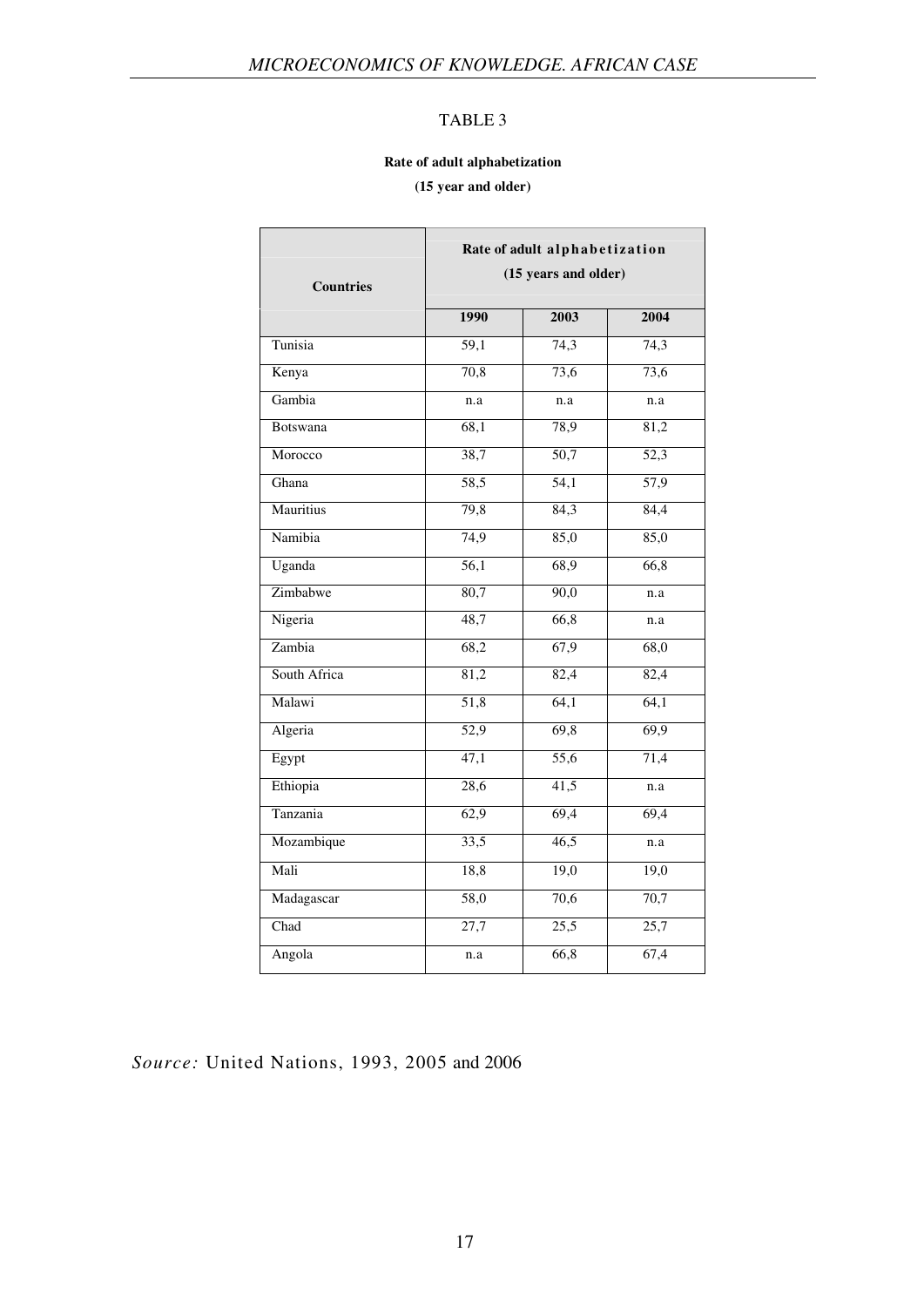#### **Protection of Intellectual Property on different countries of the World**

| <b>Countries</b>           | <b>Protection of intellectual</b><br>property |                  |  |
|----------------------------|-----------------------------------------------|------------------|--|
|                            | Ranking                                       | <b>Score</b>     |  |
| Sweden                     | 1                                             | 6.3              |  |
| Denmark                    | $\overline{c}$                                | 6.3              |  |
| <b>United States</b>       | 3                                             | $\overline{6.2}$ |  |
| Germany                    | $\overline{4}$                                | 6.2              |  |
| Finland                    | 5                                             | 6.1              |  |
| United Kingdom             | 6                                             | 6.1              |  |
| Netherlands                | 10                                            | $\overline{6.0}$ |  |
| Singapore                  | 13                                            | 5.7              |  |
| $\overline{\text{France}}$ | 14                                            | $\overline{5.7}$ |  |
| Austria                    | 15                                            | 5.7              |  |
| Canada                     | 16                                            | 5.7              |  |
| Luxembourg                 | 17                                            | 5.6              |  |
| Belgium                    | 18                                            | $\overline{5.5}$ |  |
| Ireland                    | 21                                            | $\overline{5.2}$ |  |
| South Africa               | 22                                            | 5.0              |  |
| Malaysia                   | 25                                            | 4.8              |  |
| Tunisia                    | 26                                            | 4.8              |  |
| Estonia                    | 29                                            | 4.7              |  |
| Portugal                   | 30                                            | 4.6              |  |
| Spain                      | 31                                            | 4.5              |  |
| Slovenia                   | 32                                            | $\overline{4.5}$ |  |
| Namibia                    | 33                                            | 4.5              |  |
| Hungary                    | 37                                            | 4.2              |  |
| Egypt                      | $\overline{38}$                               | 4.1              |  |
| Thailand                   | 39                                            | $4.0\,$          |  |
| <b>Czech Republic</b>      | 43                                            | $\overline{3.9}$ |  |
| Ghana                      | 44                                            | 3.9              |  |
| Italy                      | $\overline{45}$                               | 3.9              |  |
| Indonesia                  | 47                                            | 3.9              |  |
|                            |                                               |                  |  |

*S o u r c e :* World Economic Forum, 2004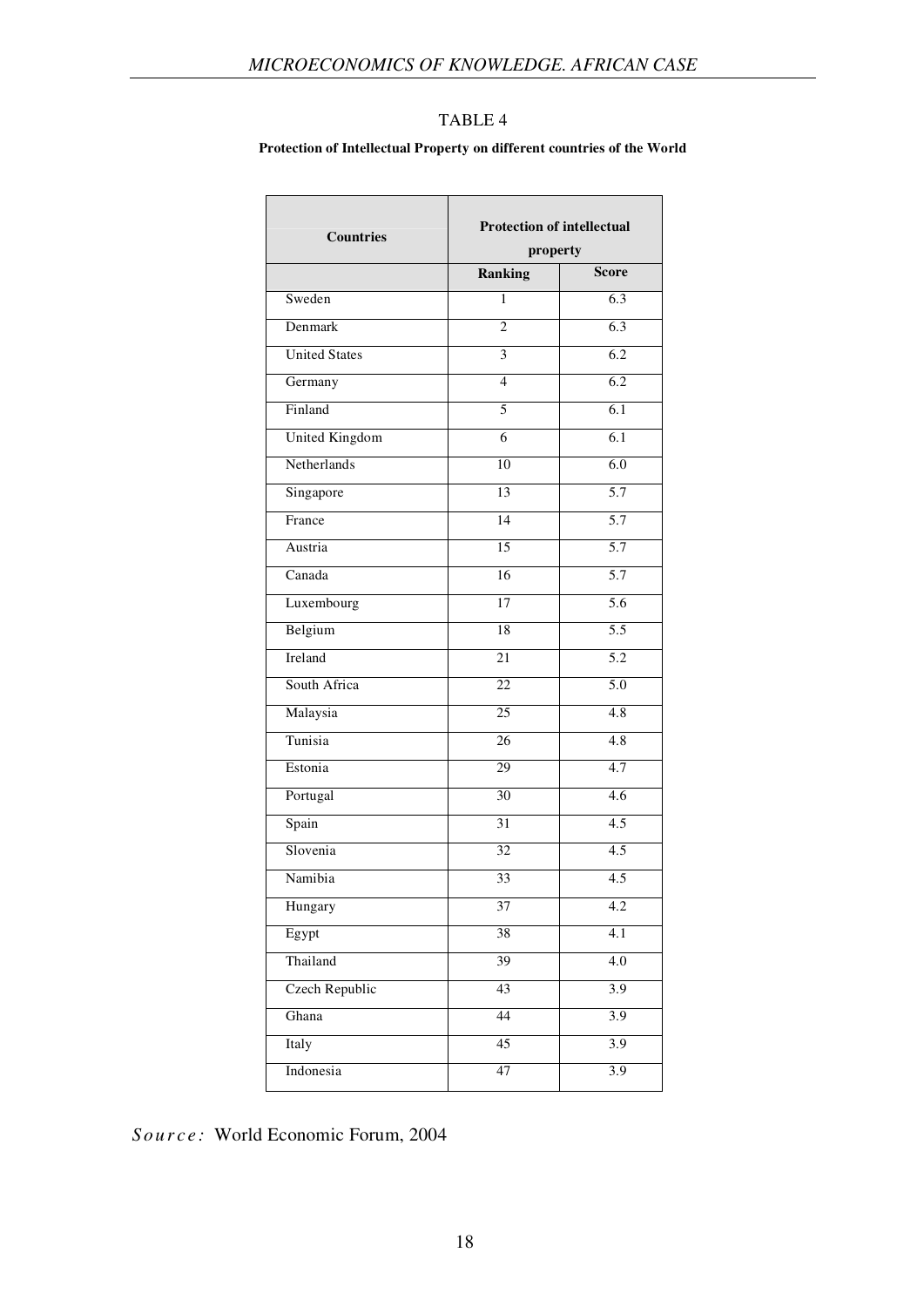#### (Continuing)

| <b>Countries</b> |         | <b>Protection of Intellectual</b><br><b>Property</b> |  |
|------------------|---------|------------------------------------------------------|--|
|                  | Ranking | <b>Score</b>                                         |  |
| Malta            | 50      | 3.7                                                  |  |
| <b>Brazil</b>    | 51      | 3.7                                                  |  |
| Uruguai          | 53      | 3.6                                                  |  |
| Mauritius        | 55      | 3.5                                                  |  |
| Malawi           | 57      | 3.5                                                  |  |
| Botswana         | 58      | 3.5                                                  |  |
| Lithuanian       | 61      | 3.4                                                  |  |
| Mexico           | 62      | 3.3                                                  |  |
| Mali             | 66      | 3.3                                                  |  |
| Gambia           | 67      | 3.2                                                  |  |
| Madagascar       | 69      | 3.1                                                  |  |
| Zimbabwe         | 70      | 3.1                                                  |  |
| Kenya            | 71      | 3.1                                                  |  |
| Latvia           | 72      | 3.1                                                  |  |
| Nigeria          | 73      | 3.0                                                  |  |
| Tanzania         | 74      | 3.0                                                  |  |
| Zambia           | 75      | 3.0                                                  |  |
| Algeria          | 77      | 2.9                                                  |  |
| Poland           | 79      | 2.8                                                  |  |
| Philipines       | 82      | 2.7                                                  |  |
| Uganda           | 85      | 2.7                                                  |  |
| Argentina        | 88      | 2.5                                                  |  |
| Mozambique       | 89      | 2.5                                                  |  |
| Peru             | 90      | 2.4                                                  |  |
| Vietnam          | 93      | 2.4                                                  |  |
| Equador          | 95      | 2.3                                                  |  |
| Paraguai         | 97      | $2.2\,$                                              |  |
| Ethiopia         | 99      | 2.2                                                  |  |
| Chad             | 102     | $2.0\,$                                              |  |
| Angola           | 104     | 1.8                                                  |  |
|                  |         |                                                      |  |

*S o u r c e :* World Economic Forum, 2004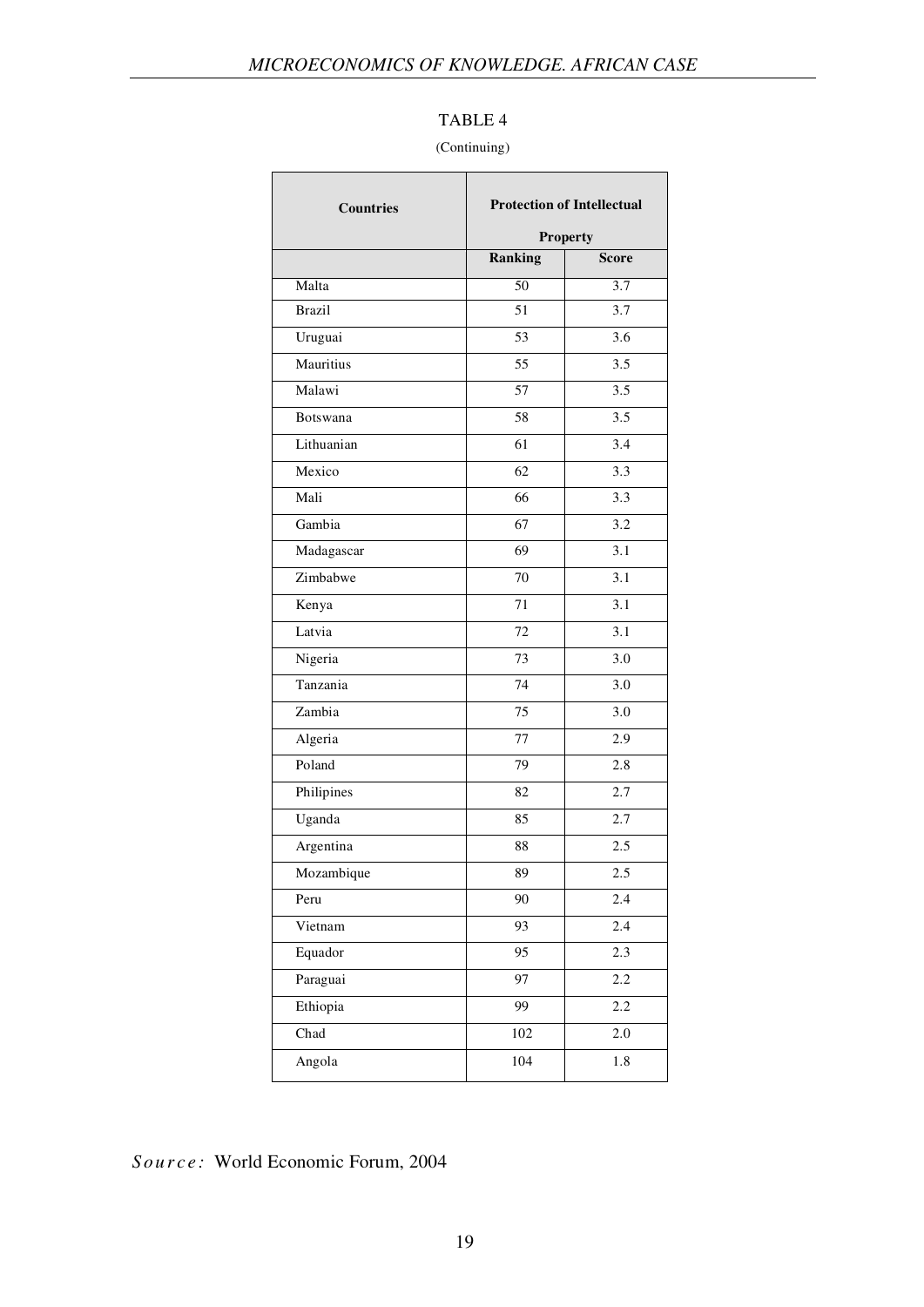| <b>Innovation Index</b> |                  |              |  |
|-------------------------|------------------|--------------|--|
| <b>Countries</b>        | <b>Ranking</b>   | <b>Score</b> |  |
| Mauritius               | 74               | 1.94         |  |
| Tunisia                 | $\overline{50}$  | 2.37         |  |
| Algeria                 | $\overline{76}$  | 1.89         |  |
| South Africa            | $\overline{55}$  | 2.29         |  |
| Egypt                   | 38               | 2.70         |  |
| Namibia                 | 78               | 1.84         |  |
| <b>Bostwana</b>         | $\overline{84}$  | 1.75         |  |
| Ghana                   | $\overline{91}$  | 1.64         |  |
| Uganda                  | $\overline{86}$  | 1.70         |  |
| Zimbabwe                | $\overline{94}$  | 1.58         |  |
| Kenya                   | 87               | 1.70         |  |
| Madagascar              | $\overline{92}$  | 1.63         |  |
| Nigeria                 | 90               | 1.66         |  |
| Gambia                  | 99               | 1.54         |  |
| Tanzania                | 96               | 1.57         |  |
| Zambia                  | 98               | 1.55         |  |
| Malawi                  | $\overline{100}$ | 1.46         |  |
| Angola                  | 104              | 1.28         |  |
| Chad                    | $\overline{103}$ | 1.31         |  |
| Ethiopia                | 102              | 1.34         |  |
| Mozambique              | $\overline{101}$ | 1.42         |  |
| Mali                    | 93               | 1.60         |  |

#### **Innovation Index of African countries**

*Source:* World Economic Forum, 2004